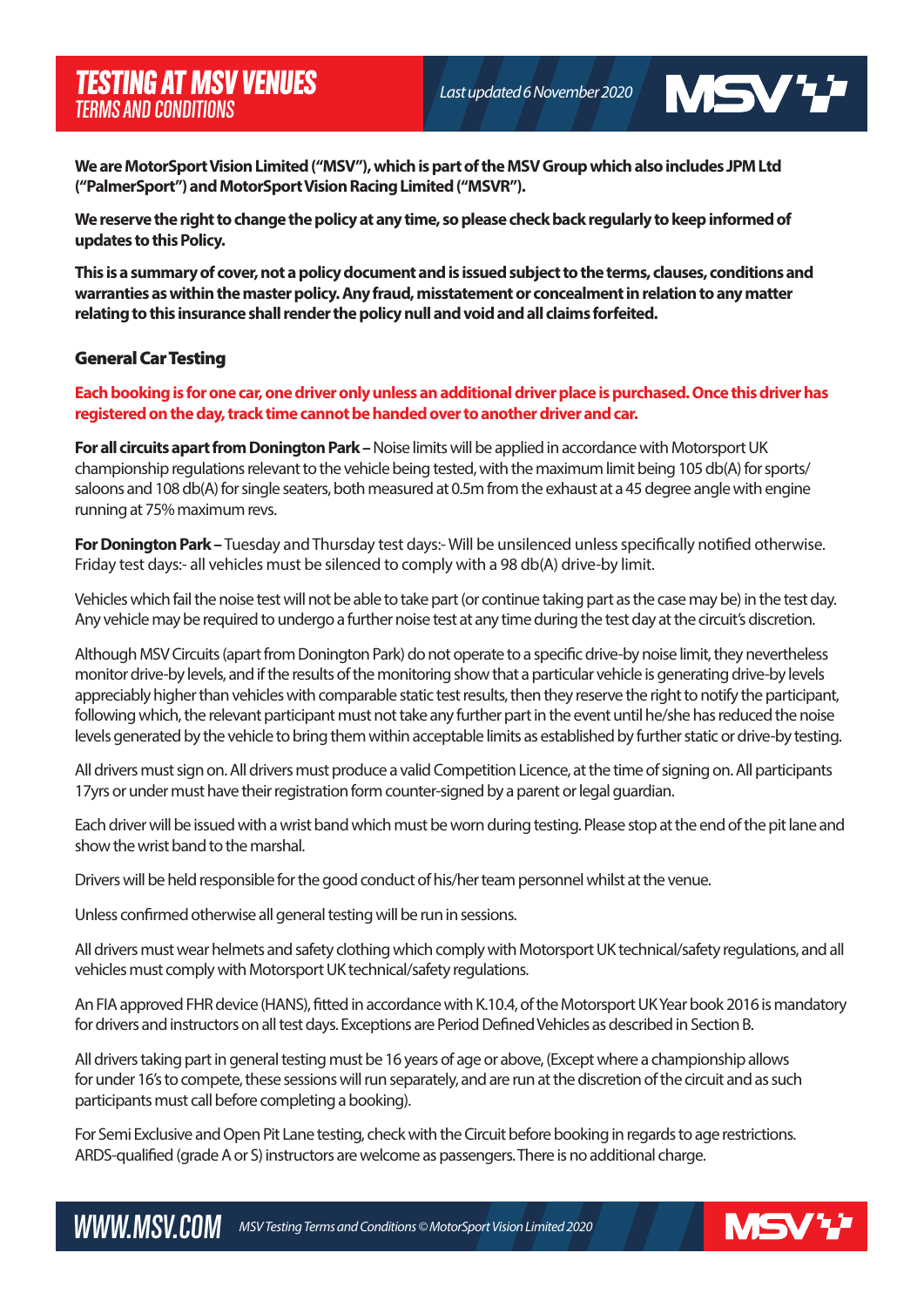**MSVV** 

'Practice starts' are not permitted on an MSV Test Day unless organised in advance with the circuit manager (or their representative) and held in a separate session from the general test track time. This option is at the circuits discretion and where time permits.

### **Paddock**

- If you do not have a garage booked on the day you are attending, please do not park in front of them, as this restricts access to those who have them booked. A returnable deposit of £50.00 sterling is required for garage keys
- Be aware of other teams, participants, contractors, pedestrians and staff in the paddock, garages and pit lane. You are responsible for your own safety and that of other users of these areas who may be affected by your activities.
- It is your responsibility to risk assess your activities and take the appropriate action to remove or minimise any hazards.
- If you are reversing HGVs or other vehicles with restricted viewing then please have a banksman to help you reverse, and ensure that they are wearing hi-vis clothing.
- Please do not leave any cables or hoses across walkways unless appropriately covered with cable matting.

## **Pit Lane**

- Re-fuelling and the storage of petrol (or other fuels) is not permitted in the pit lane.
- No more than one 25 litre metal fuel container can be stored in each garage (whether full or empty). Legally this equates to the maximum 50 litres of fuel inside any two joined garages. Empty containers must not be stored inside the garages either.
- The pit lane is strictly one way.
- Vehicle access to pit lane via collecting area, Anyone reported for driving recklessly or dangerously at the venue will be escorted from the venue immediately.
- No naked flames (smoking, welding etc) in the pit lane.
- Unless participating, no persons under the age of 16 are allowed in the garages, pitlane or pit wall.
- Service vehicles are not allowed in the pit lane.
- For all circuits except Donington Park, when leaving the pits drivers must keep to the right hand side of the track until they mhave negotiated the first corner, this is most important. Please note, at Donington Park the pit lane joins from the left.

# **On Track**

- If the Circuit has to be closed to recover a stranded vehicle, red lights will be shown at the startline, and at the end of the pitlane. RED FLAGS will be shown around the circuit, drivers must complete the lap slowly and return to the pits, but be prepared to stop during their slowing down lap. If sessions are implemented, to signal the end of a session, the chequered flag will be displayed at the startline. Please return straight to the pits. Drivers choosing to ignore the Red Flags in order to complete another lap or two will be excluded from any further testing. No excuses will be entertained - **YOU HAVE BEEN WARNED!**
- Flag signals will be shown at some but not all flag points around the circuit throughout the day.
- In the event of mechanical failure, the driver must attempt to leave their car in a safe place. The driver should then wait behind the barrier for recovery. Team personnel must obtain permission from Race Control before going out on to the circuit. If a car stops due to negligence (e.g. running out of petrol) that car will not be recovered until the end of the session.
- Overtaking under Red Flags will result in instant exclusion from further testing.
- MSV may remove any person from the relevant MSV Venue who is using such MSV Venue in such a way as to cause nuisance, damage, disturbance, annoyance or inconvenience to MSV, its representatives or agents or the surrounding community (including without limitation by using horns or generating excessive tyre squeal)

You are hopefully aware that the Motorsport UK regulation on track limits has been changed for 2014 in order to enhance safety. You are now permitted to drive on the track asphalt up to and including the white line, and on the full extent of any kerbs (marked red/white). However you are not permitted to put a wheel beyond the white lines or kerbs.

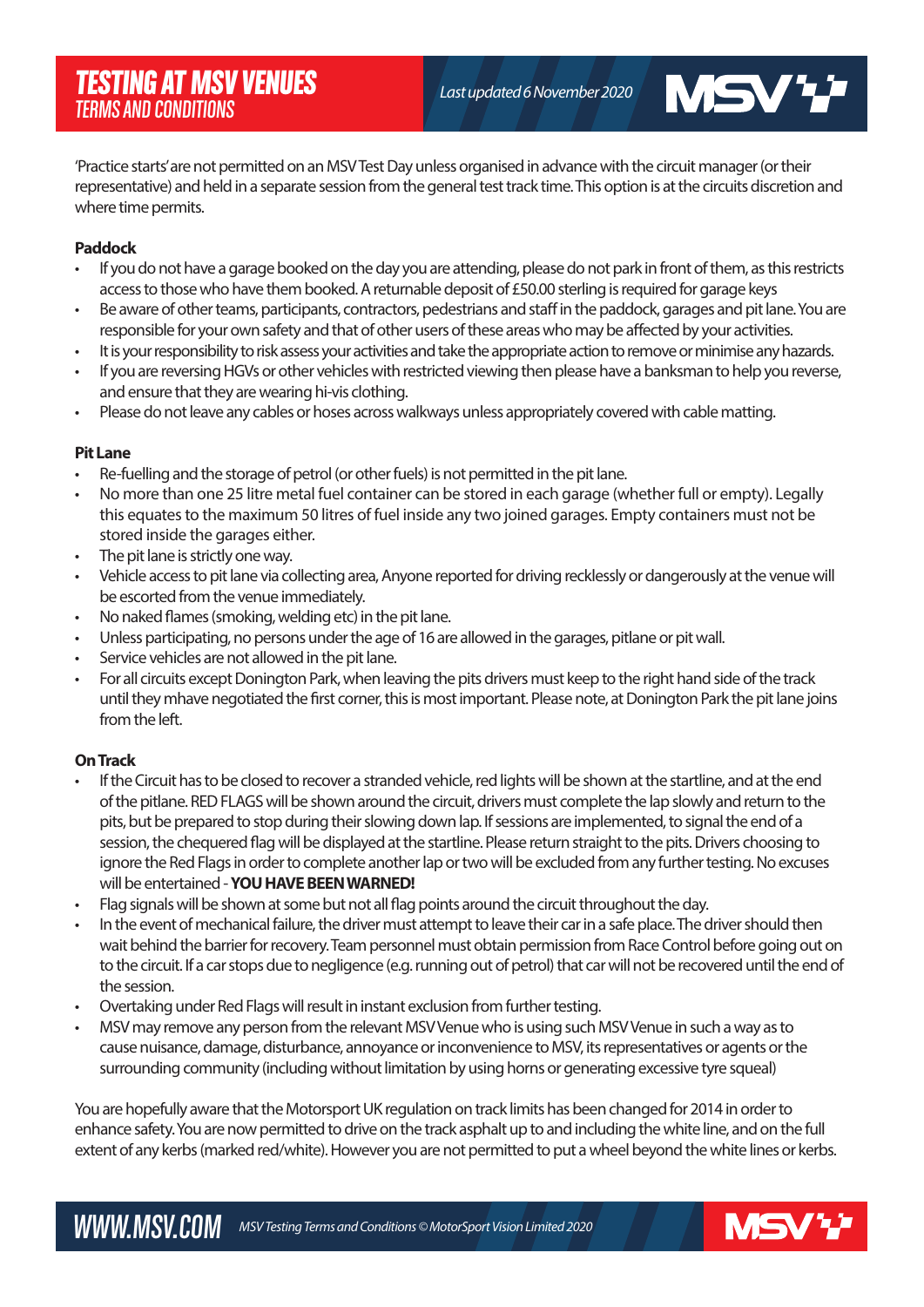**MSVY** 

All trackdays and test days at MSV circuits are running in accordance with these new regulations. If anyone does not comply, the following actions will be taken by the circuit:

| 1st infringement | Black/white driving standards flag warning                         |
|------------------|--------------------------------------------------------------------|
| 2nd infringement | Black flag, report to control tower, final warning without penalty |
| 3rd infringement | Black flag 20 minute track time exclusion                          |
| 4th infringement | 20 minute track time exclusion                                     |

In the interest of practicality and expediency, decisions by MSV circuit staff will be final and there will be no right of appeal against any penalty or right to review evidence.

Furthermore if track limits regulations are abused, especially in a repeated and/or deliberate manner, then MSV reserves the right to exclude both the car and driver individually and MSV will make no refund or compensation.

Hopefully you will appreciate the sense of the new Motorsport UK regulations. The Association of Motor Racing Circuit Owners (AMRCO) pushed for these for a number of reasons:

- Grass and earth beyond the kerbs was previously permitted to be driven over, and was continually getting rutted and muddy, creating a safety hazard
- Circuits have an obligation to maintain the safety of any surface that can legitimately be used
- Circuits were having to frequently repair damaged track margins with tons of replacement soil
- To avoid the increase in competitor costs that would result if circuits had to spend huge sums replacing earth beyond kerbs with concrete, to withstand continual driving over
- Many competitors do not want to be pressured into driving beyond kerbs and risking damaging their cars on rutted earth and mud in order to try and set a fractionally better time
- Continual use of grass and earth beyond kerbs has been hazardous because earth, mud and stone debris have been dragged back on the asphalt and caused damage to cars.

Policing the new rule is obviously very important, but the reality is that it has to happen in a similar way wherever the track limits regulation is defined. In fact, it is a lot less difficult for a marshal or observer to see if an outside wheel has gone beyond the kerb than if an inside wheel is over the white line, as the previous regulation was.

Simply having big kerbs as a deterrent is not possible now. Our circuits are used for a lot of motorcycle activity as well as 4 wheel, and in order to maximise safety, in recent years kerbs have been made very mild, so that if a rider comes off he is less likely to get injured.

At MSV we are doing all we can to prepare for the new rules and assist with fair and thorough policing. We have reviewed kerb layouts and extended them in various areas. We have repaired the damaged track margins and put down a great deal of new turf, and added some grasscrete in some areas too. The circuits also look much better - and we want them to stay that way. We are very committed to helping both the Motorsport UK and competitors with fair consistent policing of the new circuit regulations. We have already installed at Brands Hatch, and other circuits will follow, a sophisticated CCTV monitoring system that uses pressure sensors to detect when a car goes off beyond exit kerbs and mark video footage from a high resolution camera. Two images are obtained - a zoomed in image to show wheel proximity to the kerb and a wide image to show the context - eg if the car was pushed wide by another car. These images are then displayed on a bank of dedicated screens in race control.

We know track limits has been controversial, but that is largely due to lack of understanding. At MSV we are determined to make the transition to compliance as easy and swift as possible.

WWW.MSV.COM *MSV Testing Terms and Conditions © MotorSport Vision Limited 2020*